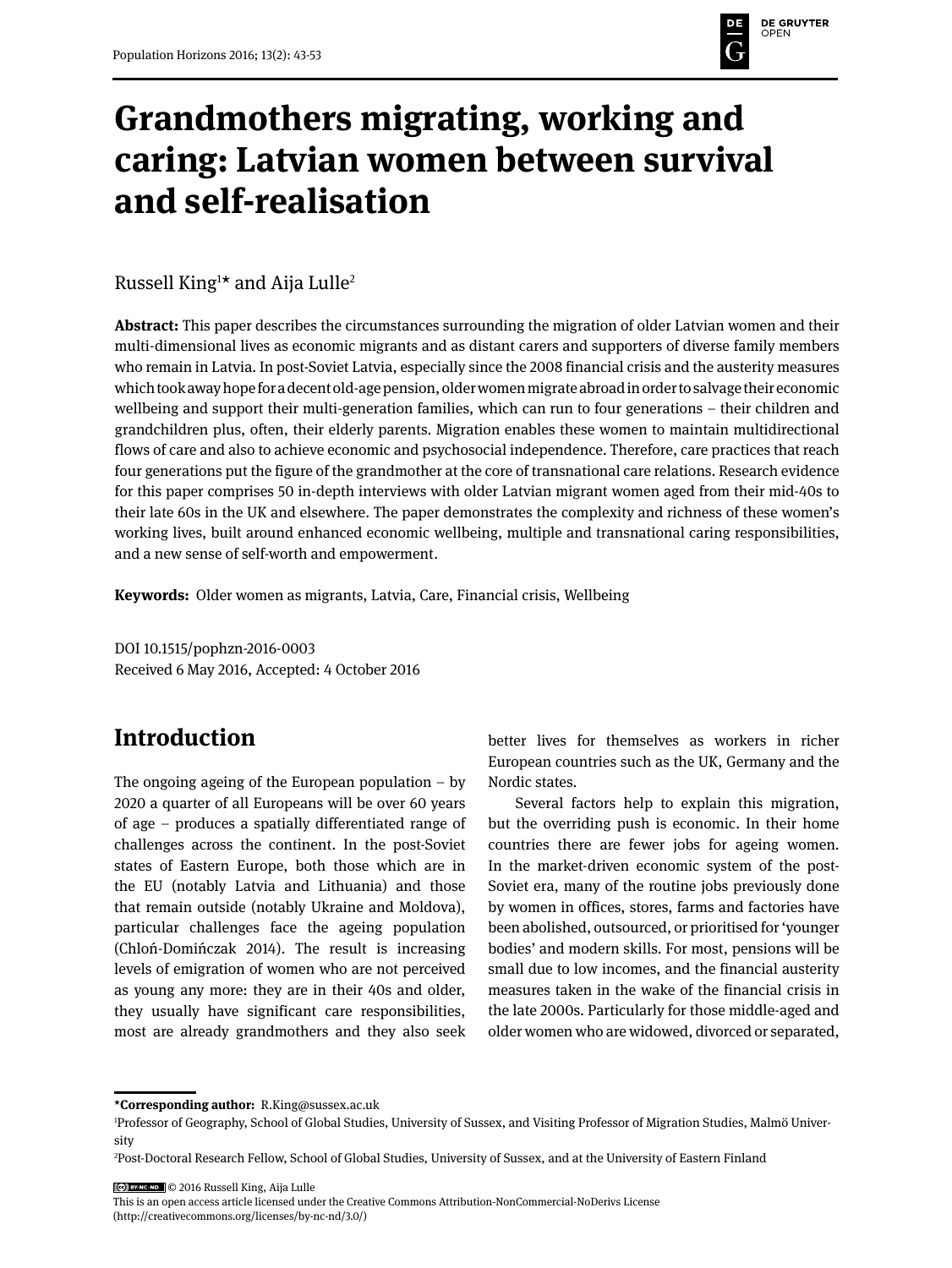a life of poverty beckons if they stay put.

Emigration offers them an escape, which is often necessary for their very survival, both as individuals and as financially supportive carers for other generations in their families. But emigration is not only about economic salvation, it also enables these women to restore their sense of self-esteem. In migration women can achieve an enhanced level of psychosocial wellbeing through their access to meaningful work and a more independent lifestyle. Many are also able to rediscover their sense of a feminine identity and enter into new romantic relationships abroad.

Most importantly, most of these women often carry multiple care responsibilities to their children, grandchildren and their own, older parents. In this paper we examine the specific case of Latvian women aged in their 40s, 50s and 60s who have migrated elsewhere in Europe, mainly to the UK, Ireland or Norway. In-depth interviews were carried out with 50 such women, providing rich qualitative evidence on their lives. Our main research aim in this paper is to understand the ways in which women are able to discharge multiple cross-generational care duties, often stretching across four generations and across transnational space.

The remainder of the paper is organised as follows. The next section elaborates on what we call the 'triple nexus' of ageing, migration and care, where the figure of the 'grandmother' is positioned at the centre of conceptual and symbolic inquiry. Section 3 sets out necessary background on Latvia and its recent history of economic fluctuation and migration. Section 4 is on methods and choice of case-studies. Section 5, the longest, presents results from our empirical research material. Section 6 concludes and sets out some future avenues in researching ageing and migration in the context of changing gendered roles and imaginations.

# **Positioning the 'grandmother' in the triple nexus ageing-migration-care**

As Hopkins and Pain (2007) stress, a biographical approach is particularly appropriate for research on ageing, given that older age cannot but be affected by what has happened beforehand. In particular, these authors point out, the life-course transition from 'middle' to 'older' age can provide 'rich seams of conceptual understanding' (2007: 291). The agegroup we are studying, the economically active 40s to 60s, is often overlooked in age-specific studies of migrants. Economically active or job-seeking migrants are usually constructed as younger-adults; meantime the transnational care literature tends to 'fetishise' the socio-demographic margins of young children and the frail elderly (Hopkins and Pain 2007: 292).

With our focus on material transfers and transnational care, we are also alive to Hopkins and Pain's entreaties to follow a relational approach to the study of older people. We particularly privilege the relational dimensions of gender and intergenerationality, which are the keystones of transnational care (2007: 288).

What is distinct about the demographic group we are researching – middle-aged and 'young-old'1 women who are economic migrants – is not only that they have been rarely studied in-depth before, but also – and this is the particular emphasis of our article – that they are embedded in multiple care relationships. Let us spell these out. The typical young or earlymiddle-age economic migrant, either a geographically single person (yet married/partnered with children), or a married/partnered couple, is commonly described as being part of a three-generation family. Care responsibilities extend in one or two directions: to his/her/their children or to their elderly parents, ususally back home.<sup>2</sup> But for the migrant women we interviewed, these transnational, intergenerational care responsibilities may be more complex, since they often find themselves supplying support and care to their now-adult children, to their grandchildren, and to their 'old-old' parents. Some also supply transnational support to their husbands/partners, even when they are divorced or separated from them. Additionally, through migration and working abroad, women learn to care for themselves – to take a closer interest in their health and wellbeing, both physical and psychosocial. Finally, in this spectrum of care, there is the Latvian tradition of caring for the deceased ancestors through the careful and ritualised maintenance of graveyard plots.

**<sup>1</sup>** With 'young-old' we here describe people who self-identify and are categorised also socially and culturally as ageing but who pursue an active life in all its domains, in contrast to the 'old-old' who often need hands-on care due to frail health (Neugarten 1974).

**<sup>2</sup>** If the migrants' parents are looking after the migrants' children, these cross-generational support mechanisms supplied by the migrant – eg. remittances – will be directed to a single household.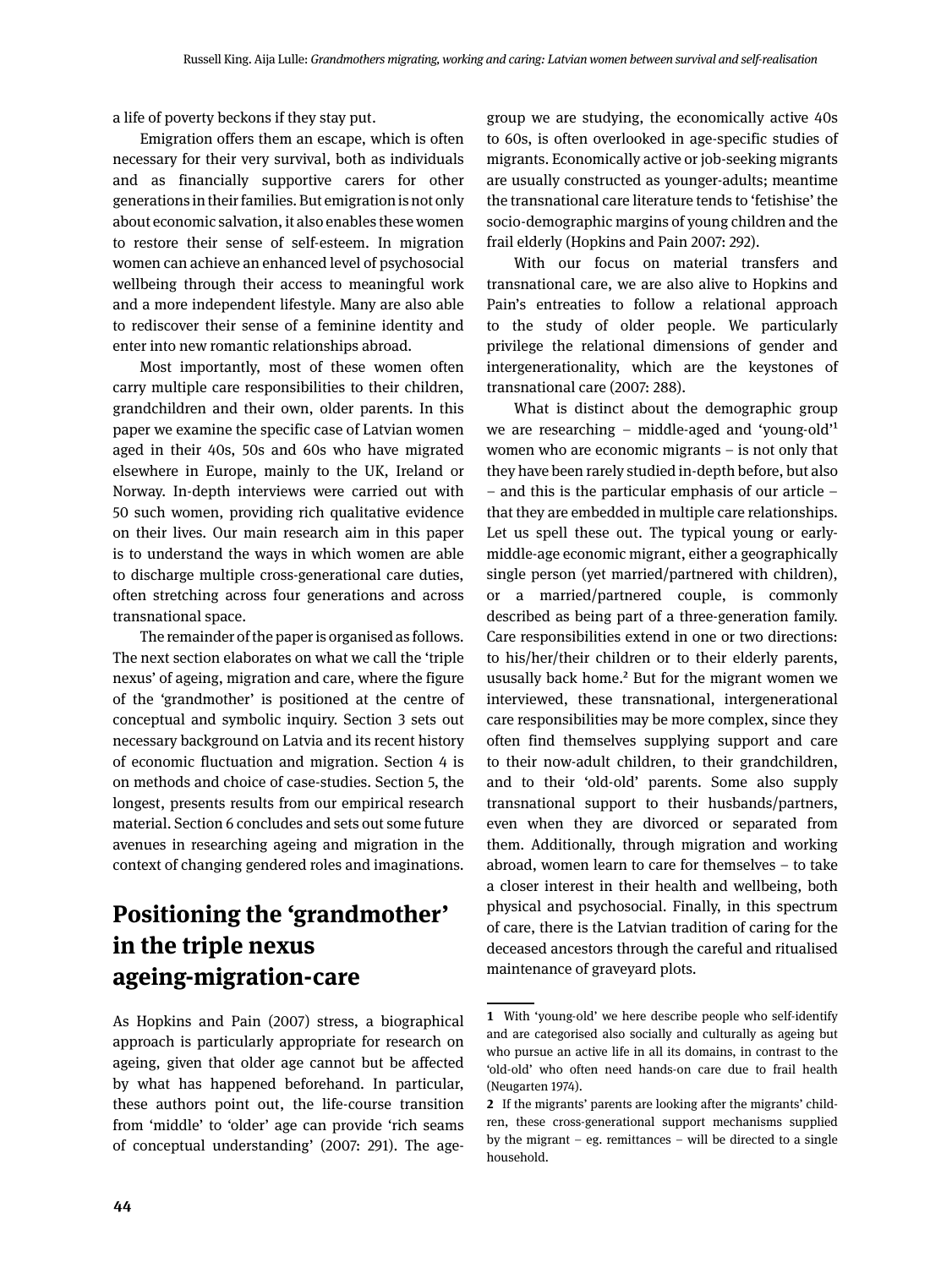Literature on transnational migration and care is fast-expanding, and we note only a few key studies in order to demonstrate where the gaps lie, and therefore where this paper makes its particular contribution. As noted above, the standard 'model' of research on transnational care implies the existence of young-adult or middle-age migrants who have care duties either to their 'left-behind' elderly parents in the home country, or to their 'left-behind' young children who are being looked after by other family members in the country of origin (see, for instance, the various contributions in Baldassar and Merla 2014a). Baldassar and Merla introduce the notion of 'care circulation' across borders, noting that much of this intergenerational care is governed by 'generalised asymmetrical reciprocity' (2014b: 8). Bryceson and Vuorela (2002) apply the concepts of 'relativising' and 'frontiering' to intra-family transnational relations. Relativising refers to 'the ways in which individuals establish, maintain or curtail relational ties with specific family members', whilst frontiering denotes that these transnational relations are not always harmonious. Indeed in some cases the criss-crossing of personal relations, migration, and changing societal and cultural values results in tensions and confrontations between genders, generations and individuals within the transnational family (2002: 11-14).

Based on her work on Italian migration to Australia, Baldassar (2007; also Baldassar et al. 2007) has led research on long-distance transnational care administered by working-age adult migrants to their elderly parents – in this case back in Italy. For Baldassar's research participants, the globe-spanning distance is overcome (not without difficulty) by visits and by various arrangements whereby the migrants 'manage' the care of their parents. Other case-studies reveal different outcomes. King and Vullnetari (2006) reveal the case of the 'abandonment' of some older people in rural Albania by the mass migration of the younger generation; the elders become 'orphaned' by the loss of their migrant children who, whilst they remain undocumented abroad, cannot visit them. Different again is research by Da (2003) on transnational grandparenting and care arrangements among Chinese migrants in Australia. A common pattern for these migrants in their 30s was to 'import' their own parents from China in order to help with childcare when the children were very young. But then, also common, was the practice of the grandparents to return to China with their grandchild(ren) after one or a few years.

However, another fascinating strand of literature on migration and grandparenting has emerged in recent years. Not surprisingly, Central and Eastern Europe, as a fast changing and migration-hit region, has attracted the most attention. The 'transnational grandmother', who travels herself or is often visited by her family, exemplifies 'solidarity and existential security as women age' (Horn and Schweppe 2016: 8). Her symbolic role of unconditional love and kindness, based on her taken-for-granted responsibilities of helping to bring up her grandchildren and supervising the household, is shaped through ongoing changes in transnational migratory contexts (Tiynen-Qadir 2016: 85; see also Fogiel-Bijaoui 2013; Tolstokorova 2013).

Our Latvian case-study presented in the rest of this paper departs from the norm of the extant ageing and migration literature, but also from studies on grandparenting and migration, in three main ways.

- First, it looks at the migration of older women as economic migrants, i.e. as workers, as well as their care obligations.
- Second, it challenges the 'vulnerability' trope of most existing studies on ageing migrants, which tend to stress the difficulties they face from the 'double jeopardy' of being both old and migrants (cf. Giuntoli and Cattan 2012). Instead we show how migration for work at a mature age can be a source of material and personal empowerment.
- Third, it looks at the phenomenon of transnational care not in a simple dyadic model (between one generation and another, eg. migrant-to-parents, or migrant-to-children), but in a multi-generation and gendered research optic.

# **Gender and ageing in postsocialist Latvia**

Like other transition countries in Central and Eastern Europe, Latvia is a society of conflicting ageing and gender regimes and ideologies (Novikova 2006). In the background are Soviet ideals of gender equality in the pre-1989 era, which many of our interviewees had direct experience of in their early working lives. Later came EU policies and regulations on gender equality and age discrimination which Latvia has signed up to, but which are shaping into societal attitudes at slower pace. In between these two regulatory social ideologies, the reality of life for older women in Latvia is very different. The shrinkage of stable employment openings for ageing people after the end of the Soviet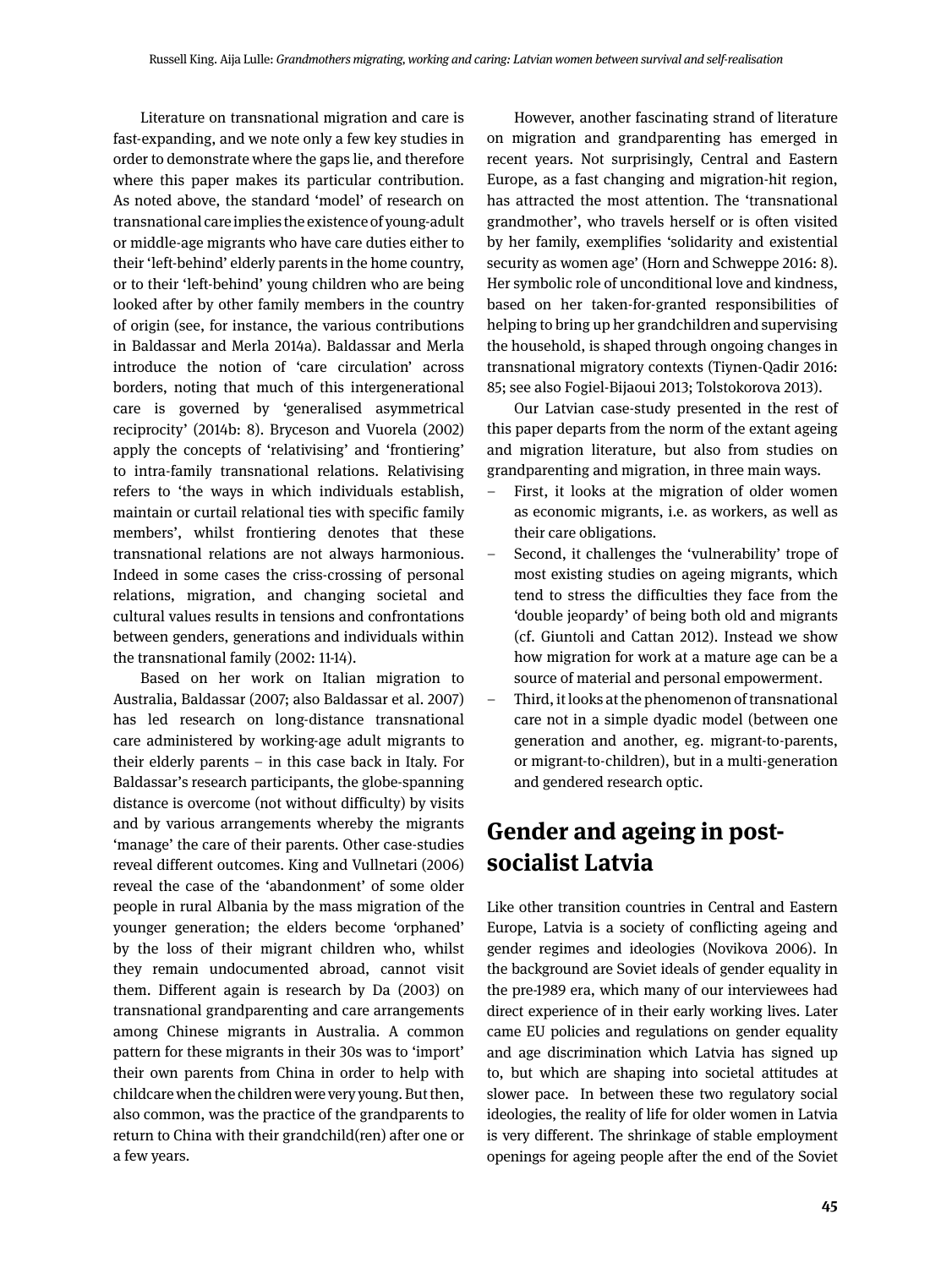period, and more recently in the wake of the economic crisis as a result of neoliberal restructuring and welfare cuts, has left many women, especially those over 40, with fewer job opportunities and reduced pension prospects. For instance, one of our interviewees, Elvira (aged in her 60s), described her difficult and eventually impossible working life in Latvia, highlighting the widespread issue of age discrimination: 'I was an engineer in a radio factory [in Soviet Latvia], but then it was closed. For a time I got short-term jobs in various shops… But then when I looked for work I was told, "We do not offer jobs to women over 40"'. A kind of neopatriarchy has reasserted itself in which older women are consigned to the margins of society as 'uneconomic' and 'unattractive'.

Sommers and Woolfson (2014) provide an unmasking critique of what they call the 'neoliberal Baltic model' and of its 'contradictions of austerity'. Rising inequality and increasing poverty, especially amongst older people, could be regarded as the sacrificial lambs of fiscal recovery after the deep and sudden financial crisis of 2008-09. Compared to its Baltic neighbours, the crisis was most severe in Latvia, and the austerity measures were likewise more draconian in this country. Whilst the macro-statistics of recovery have at one level been impressive (GNI per capita rising strongly after 2009, and unemployment falling, although still above 10 per cent in 2015), other indicators reveal the social price paid: 40 per cent of the population at risk of poverty, and continued outmigration that, at its maximum extent during the crisis years, removed 1-2 per cent of the population annually. Over a longer time-span, emigration and a falling birth-rate have caused the population to decline alarmingly from 2.7 million in 1987 to 2.07 million in 2010.<sup>3</sup>

Quite apart from shrinking employment opportunities for ageing women, the most devastating element of the austerity package was the issue of pensions, removing the prospect of a financially secure old-age for most Latvian women, especially those who were widowed or divorced and unable to inherit or share their husband's pension. The average old-age pension during the crisis and immediate post-crisis years was 230 euros per month. Since then there has been a moderate increase to 264 euros (2014), reaching close to 300 euros per month in 2016. This still means that most Latvian pensioners do not receive enough to pass the poverty threshold as defined by the 'minimum income basket' of goods and utilities deemed necessary to survive. Faced with such bleak prospects for their pension-age future, some of our interviewees were often stark in assessing their choices: either go abroad to find a job or, to quote two of them, 'find a rope to hang myself' or 'get a spade and dig my grave'.

### **Methods**

In-depth interviews were carried out with 50 matureage Latvian emigrant women during the period 2010- 14. Most were living and working in the UK, but a few were in other European countries: Ireland, Norway and Austria. Interviews were face-to-face, except a few via skype. Within the main destination country, interviews were clustered in three locations: London, the agricultural and market town of Boston in Eastern England, and the Channel Island of Guernsey.4

Potential interviewees were contacted via the personal networks of one of the authors, social-media sites, or community and employment networks, as well as snowballing out from some of the initial interviewees. In order to avoid the well-known disadvantages of the snowball method – namely the danger of reproducing the same 'type' of respondent – snowballing was curtailed after two onward links. Some people were interviewed on more than one occasion. All potential interviewees were given an information sheet and an 'informed consent' form to sign or agree to verbally; likewise, recording the interviews was done subject to interviewee consent. Very few refusals were encountered. Most of the interviews were conducted in the interviewees' native language (Latvian or Russian); a small number were partly or wholly in English.

The structure of the interview was deliberately kept open. Whilst we kept in mind our general research question about how migration changes experiences and perceptions of ageing, and the more specific questions about material and psychosocial wellbeing and care responsibilities, we left the agenda flexible in order for other important experiences and themes to emerge.

**<sup>3</sup>** According to Sommers (2014: 31) the 2010 census figure of 2.07 million could be an overestimate, designed to reassure the Latvian public that the population had not fallen below the 'psychologically significant threshold' of 2 million. Suppressed demographic reports originally showed a figure of 1.88 million for 2010.

**<sup>4</sup>** Guernsey has a special relationship with Latvian migration, with mainly female workers systematically recruited to work in the horticulture and hotel industries since the 1990s (Lulle 2014a).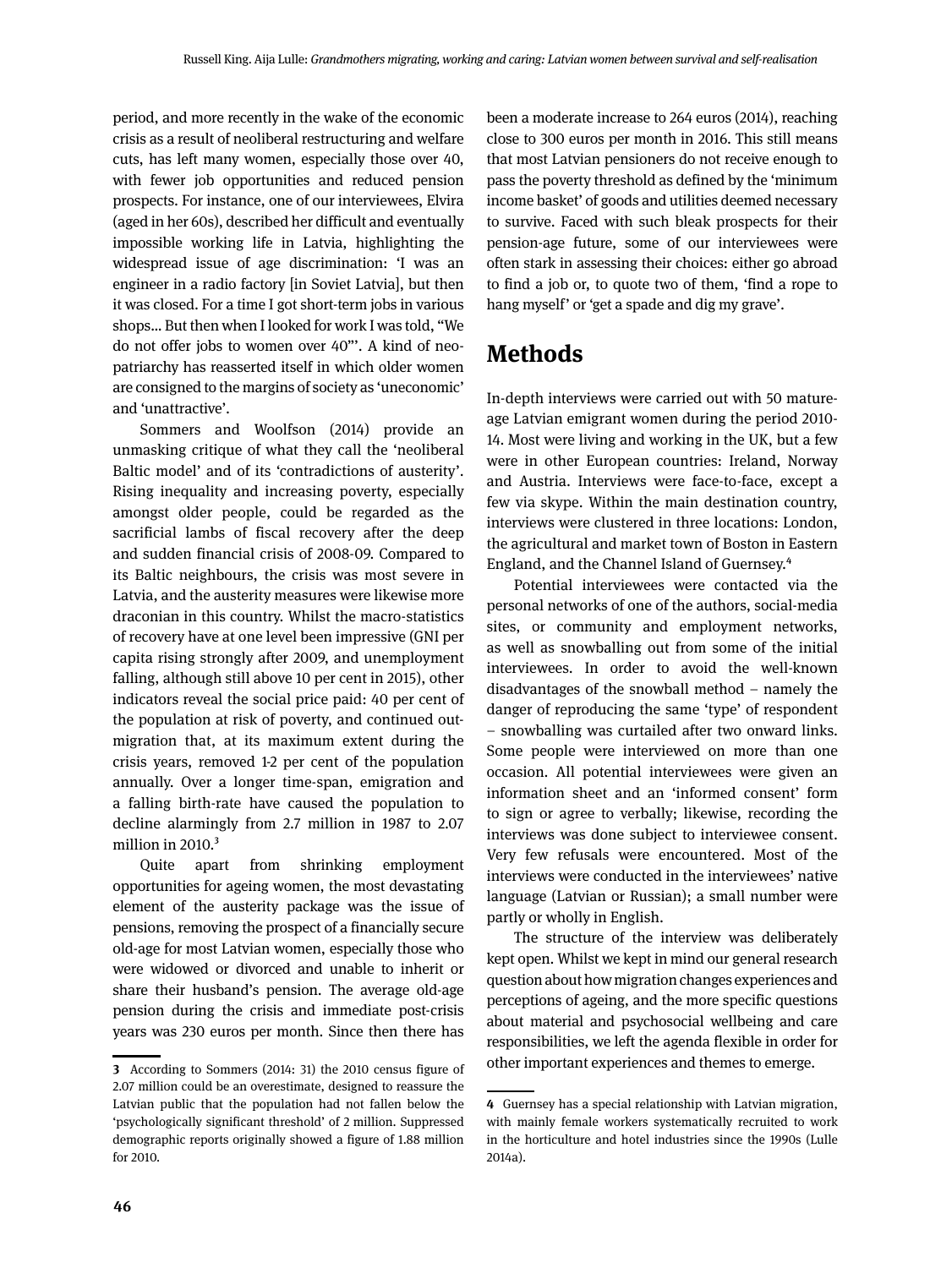Most interviewees nevertheless opted to order their narratives in a more-or-less chronological account which encompassed the following stages: life in Latvia before emigration; the circumstances of the departure abroad; experiences of work, leisure and caring whilst abroad; and prospects for the future, including possible return to Latvia. Our analytical approach has been thematic rather than biographical: looking for systematic patterns of responses and of experiences which were consistent and meaningful across the sample, or sections of it, whilst selecting and tracing case-histories which are typical of the thematic patterns observed. We cannot be certain of the representativeness of this sample of interviewees, but our close knowledge of this group, and of the evolving dynamics of Latvian emigration, give us confidence that the sample, and our interpretation of the interview data, are not significantly biased. Names given are pseudonyms.

# **Findings: the multidimensionality of care**

Here we stress the *multi-dimensionality* of care duties exercised by Latvian older migrant women. These care duties extend simultaneously in different generational directions, and may span four generations, taking in two or more of parents, children, grandchildren, spouse, siblings and self, as well as the care of ancestral graves. In what follows, we try to make a systematic analysis of each generational direction, but this is inherently complicated by our key point about simultaneous multi-directional care, so our case-histories present various combinations of care types. The multiple care axes that we deal with are also set within certain structural contexts: traditional Latvian principles of intra-family caring, the switch to a more neoliberal regime of motherhood and care (Lulle 2014b), and the rupturing of spatially compact family structures in a small country by the transnational migration of a particular demographic cohort – middle-aged and older women. At the end of this section we discuss the ambivalence of return in women's narratives, in the light of multidirectional care.

#### **Mother, her children and grandchildren, and herself**

Our first case-history, Alma (60s, interviewed in Guernsey), encompasses four generational directions of care: her mother, her children and grandchildren, and herself. Alma had experienced some tensions – 'frontiering' in Bryceson and Vuorela's (2002) term – over the care situation of her mother, and some disagreements with her children about whether she should return 'home'.

The back-story of Alma is typical of many migrants to Guernsey: some initial years of short-term contract work in the glasshouses followed by a diversity of jobs in the hotel sector, cleaning, and finally, at the time of second interview in 2014 (she was first interviewed in 2010), in the care sector, looking after old and disabled islanders.

Before migrating, Alma had worked for more than 30 years in the retail sector, but was made redundant and her husband died around the same time. Left with no income and a teenage son (her two daughters were grown-up and had left home to get married), Alma had little choice but to emigrate to survive, leaving her son in the care of her mother. Later however, her mother became very ill, and this was when the first dilemma arose: to return home to look after her mother (but with no income whatsoever), or stay in Guernsey and earn money to pay for her mother's care in a residential care facility. In her first interview, Alma told how hurt she had been by criticism from some Latvian relatives and friends that she did not care sufficiently well for her mother – but in reality she hardly had any choice.<sup>5</sup> By the second interview, her mother had died.

The second dilemma concerns her reaction to the entreaties of her daughters to return to Latvia:

My children say 'Come home!' They say that I have worked long enough abroad. But my pension is still too small, and prices in Latvia are crazy now. I have my work here [in Guernsey] and I am scared to lose it, even if I go for holidays, I am scared to lose my job. And what will I do back home?... [But] I also long to be with them [her children], and the grandchildren grow so fast. I see them dressed up in pictures, on skype, happy, smiling. They grow so fast; I know it from the clothes I buy them here.

So Alma continues to work, having made the economic calculation that her current pension entitlement from

**<sup>5</sup>** At the root of this dilemma is the differential interpretation of the regulation in Latvian civil law that individuals have the legal responsibility to support their ageing parents and grandparents financially if they are in such need. Individuals can be exempted from this duty only if they can prove in a court that their parents or grandparents did not provide care and support for them when they were children. For more discussion on this see Lulle (2014b).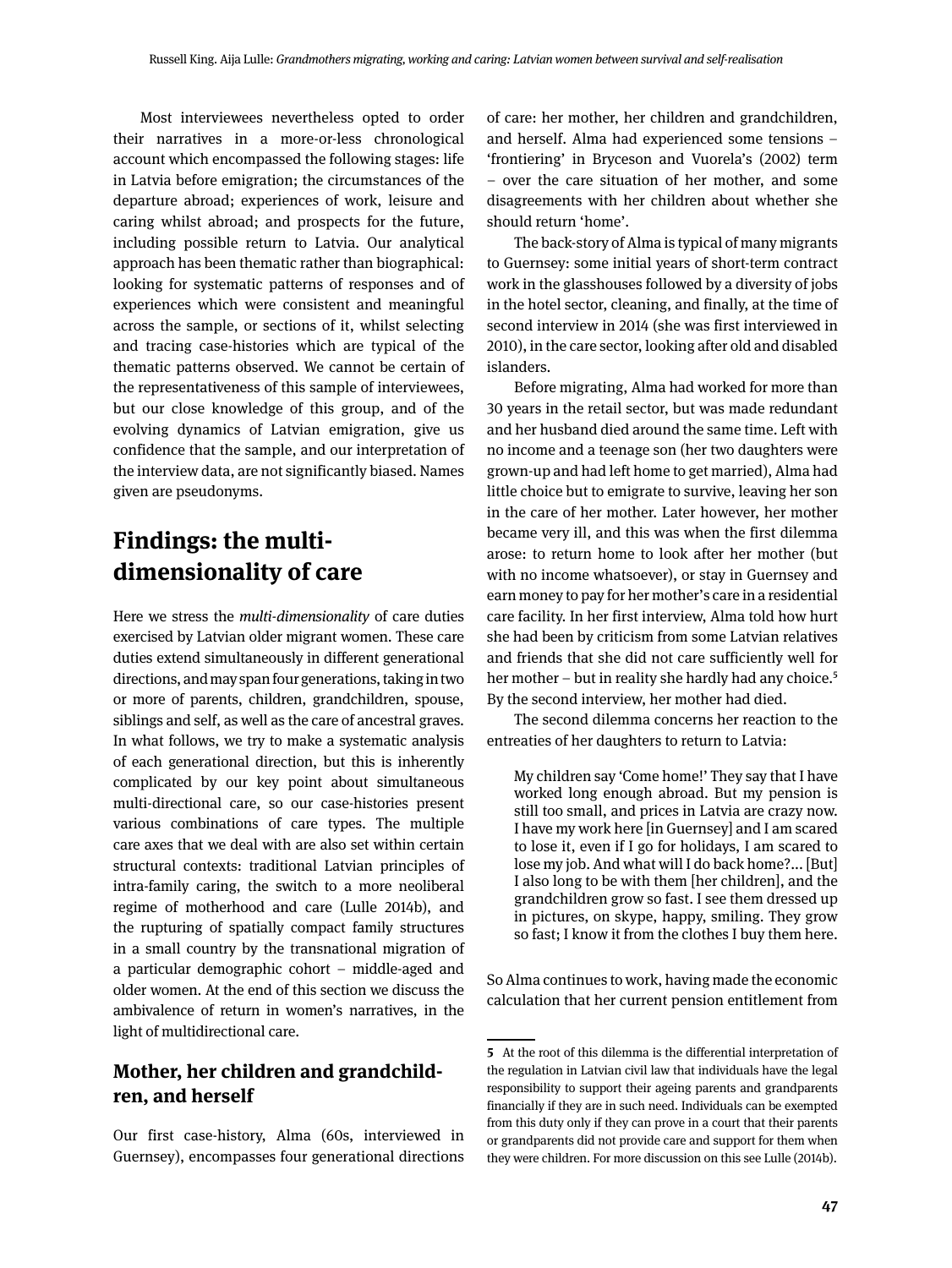Guernsey would not yet enable her to live comfortably in Latvia. As with the previous dilemma, there is a trade-off between economics and care. Her daughters want her back (ostensibly so they can look after her, but also perhaps – not mentioned in the interview – so they can benefit from her traditional 'grandmother' role for their children), but Alma derives a strong sense of satisfaction from her financial earning power. In her own words, 'Grandma will still work here so they can be happy there'. This is the source of her sense of self-worth; it is almost as if she is addicted to care. Or, to quote a biological analogy, Alma and others like her are 'worker bees' who go out in the world and gather pollen (money) to bring back to the hive or extended family (Lulle 2014b: 243).

### **Father's testament: one-way ticket to England**

For all participants, the key motivations for emigration are to get a job, secure an income to support oneself and one's family, and for many – to accumulate some years of entitlement for a foreign pension, as in the case of Alma above. Another typical case was Ilze (late-50s) who came to Boston in 2009 to work in a bakery:

It was clear to me that I had to leave Latvia, because my work was not appreciated, and badly paid – a 'poverty pittance', barely managing to stay alive. It was terrible. I paid the bills and nothing was left. My father, a pensioner, saved some money and paid for my trip… I came here with just one suitcase, with a couple of changes of clothes… When I got my first £100 wages I cried, out of pride and happiness.

Ilze's concern in the above quote is the immediate access to a 'living wage'. She, like many others, and despite objectively unpleasant and even exploitative conditions and low-wage work, responded to the challenge by seeing it as a source of pride, physical strength and empowerment.<sup>6</sup> Here is what she says about her work in the bakery:

Most of the time I spend working. It is hard, it is still hard; sometimes I have to work round the clock. We are all the time paying bills. But we have food to eat… my English is very poor but my business partner saves me, he has good language skills, and I know how to make good cakes! We are working together all the time.

[…]

Slowly other relatives have joined me. My granddaughters have started school here, the smallest grandchild is still a baby. I cannot imagine my life back in Latvia anymore.

From Ilze's interview, we get an idea of the reciprocity and multi-directionality of care. Her father helped her financially to migrate in the first place and now she, in turn, is able to help her daughter and grandchildren who have followed her to Boston. As Tiaynen-Qadir (2016: 91) has observed, grandmothers and greatgrandmothers who move between Russia and Finland evaluate the success of their lives against the fact of how much they have helped their daughters and granddaughters. Ilze also draws pride from being able to help her own younger generations. However, she was not the initial figure in the chain of help: her 80 years-old father, who cannot move abroad himself anymore, enabled Ilze's move and encouraged her to care for herself: from 'barely managing to stay alive' in Latvia she was able to launch a business, cooperate and work hard, despite her age and lack of language knowledge.

### **'My people': caring for self, mother and an ex-husband**

Three themes dominated the accounts of women's earlier working lives in Latvia: the hard and longhours nature of the jobs that they did; the shock of redundancy or short-time when the crisis struck; and a parallel narrative about various problems with their husbands. With the increasing marketisation of the economy under neoliberal principles in the post-Soviet era, exacerbated by the fierce austerity measures implemented in the crisis period, the narratives of the participants switched to stories of unemployment and struggle to make ends meet. Often there was a reinforcing interaction between economic difficulties on the one hand and spousal relationship tensions on the other.

This interaction is well illustrated in the account of Gita, aged in her 50s, who was interviewed in

**<sup>6</sup>** For more details on this aspect of 'ageing well' through migration and work abroad, see Lulle and King (2016). Other studies of the migration of post-Soviet older women do not reach a similar conclusion. For instance, Cvajner (2012) finds that older women from Ukraine and Moldova who get jobs as care-workers for the elderly in Italy experience 'trauma' and 'humiliation' in their work, which they see as slave-like, stressful and degrading. The difference is probably due to the fact that many are live-in carers in an irregular status who may be abused and exploited by their employers.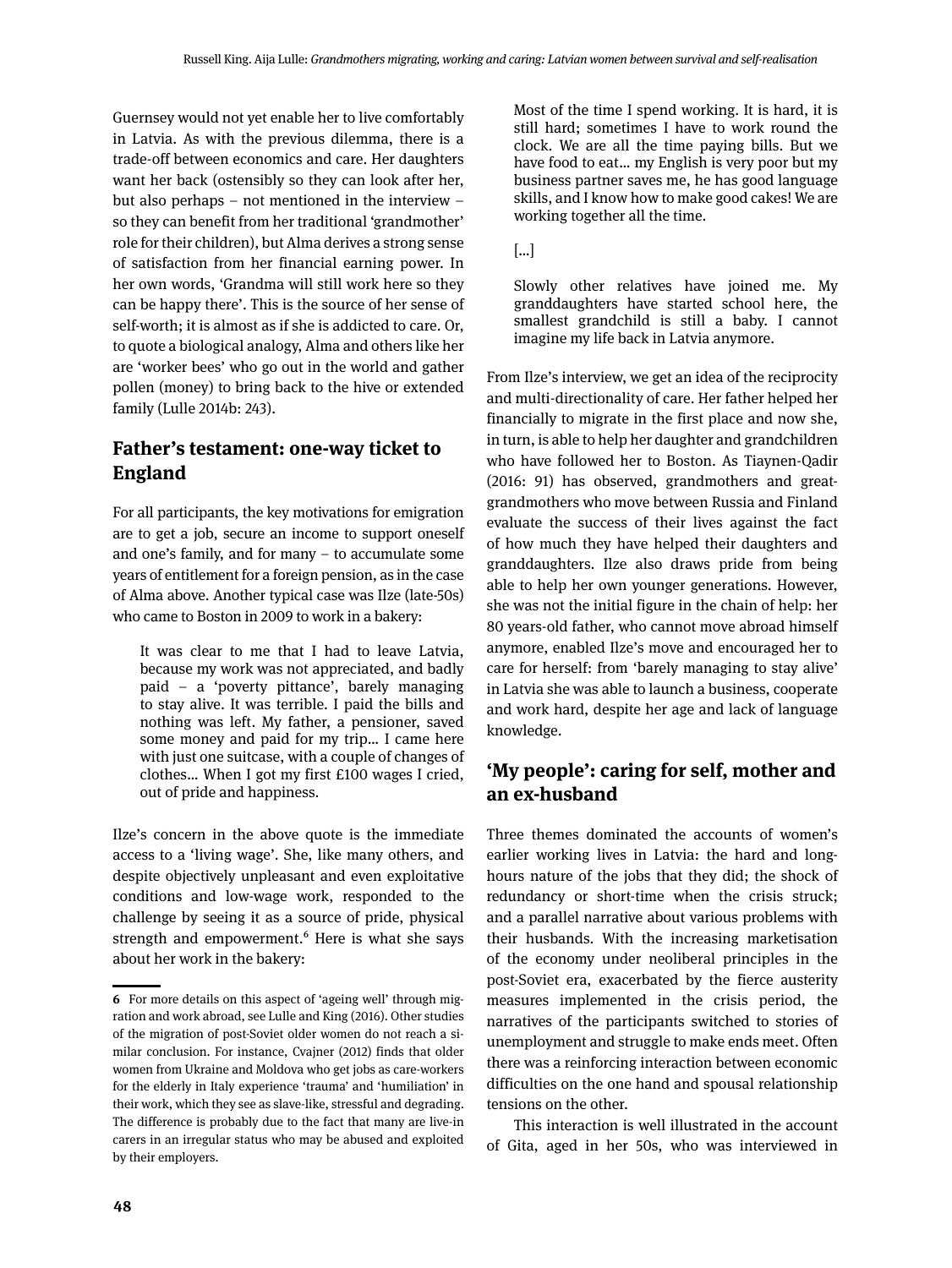England. She had been working in a tourist guesthouse in a small town in Latvia whilst her husband was unemployed; arguments ensued, which threatened to become violent. When the crisis struck, Gita's income was drastically reduced and she feared for her pension too, so she took the courageous step to take a bus to England to find work. We quote at length from Gita's interview as it combines elements from several others' accounts.

I was working in a very respectable concern, in the tourism sector… I really liked my job; however, it was not easy. We had 45 rooms and just three staff... All the work in the kitchen, in registering the guests, in administration – all fell on the shoulders of me and my assistant [the other employee did the accounts] … Sometimes, when the place was full, I went to bed at 2am, then at 4am I had to wake up and start preparing for breakfast… What kind of life was this, working so hard? Of course my husband was angry that I had to work so much… there were constant arguments at home… But then the crisis came, and the boss said that we have to take the minimum wage; a drastic cut, it felt like a huge humiliation… [And so] I quit that job.

#### […]

At first I thought I would be able to find some work in Latvia… but as I had no English – I had studied Russian and German at school – I could not get any new job in tourism… So I was out of work, my husband was already unemployed for some time, and it was getting really bad at home… I was worried that we could start physically hitting each other…

#### […]

So then I did my crazy thing and left for England… I went to a recruitment agency and got a job picking raspberries… Already on the bus from Riga to England I suddenly felt a sense of freedom – like a bird freed from its cage.

Gita experienced a tough working life doing various jobs in the farming industry: first, seasonal work picking raspberries and flowers, then more permanent work on a chicken farm, and finally in a poultry packing-house where she was included in a pension plan. For her, access to a pension was crucial to her own longer-term wellbeing:

Honestly, I do not trust the Latvian pension system. Maybe I will get a tiny amount there; but I can only rely on the English pension… Things are getting worse in Latvia… I see what's going on with pensioners there – many people have worked hard, but they do not have enough money to earn a pension. These people, of my age, will be pensioners in about ten years. But many people get ill: they try to survive whilst battling chronic illnesses because they don't have the money to get doctors or buy medicines. Here I see that people are much healthier at my age.

This connection between material and physical wellbeing was noted by most of the participants, who found that the combination of regular work, a decent income (by Latvian standards), respect for what they do/ produce, and free healthcare, made them feel 'healthier', 'younger' and even 'sexier'. Tiaynen-Qadir's study of Russian transnational grandmothers found that many women caring for children and grandchildren were often able to simultaneously spice up their private lives by dating men in Finland (2016: 96).

However, in case of Gita, emotional transnationalism (Nesteruk and Marks 2009) and re-discovering a new sense of warmth were expressed in different ways. Parallel to the sense of freedom that Gita experienced the very first day she left Latvia, she saw her duties of care extending to three people: her mother, her estranged husband, and herself. Although distanced from her husband as intimate partners, he continued to live in their jointly-owned rural house and she, like several other women in similar 'separated' relationships, continued to support him and developed a compassion, almost as a mother would. This is how she put it:

Now we have a good, friendly relationship, but I am seldom at home anyway. I gladly support him because I understand that it is my house after all, I have to support *my people* [emphasised].

By becoming the breadwinner transnationally, she also redefined the meaning of family in terms of household and 'our people'. In her view, an estranged husband remained a part of 'her' household.

Later in the interview she talked, like many others, about the inefficiency of the state health system in Latvia and the necessity to 'go private' to get good service – which she did both for her mother and herself:

State health-care is in a very critical condition in Latvia. Whenever I go back, I notice how many pensioners have untreated chronic illnesses, like various cancers. People do not have money to go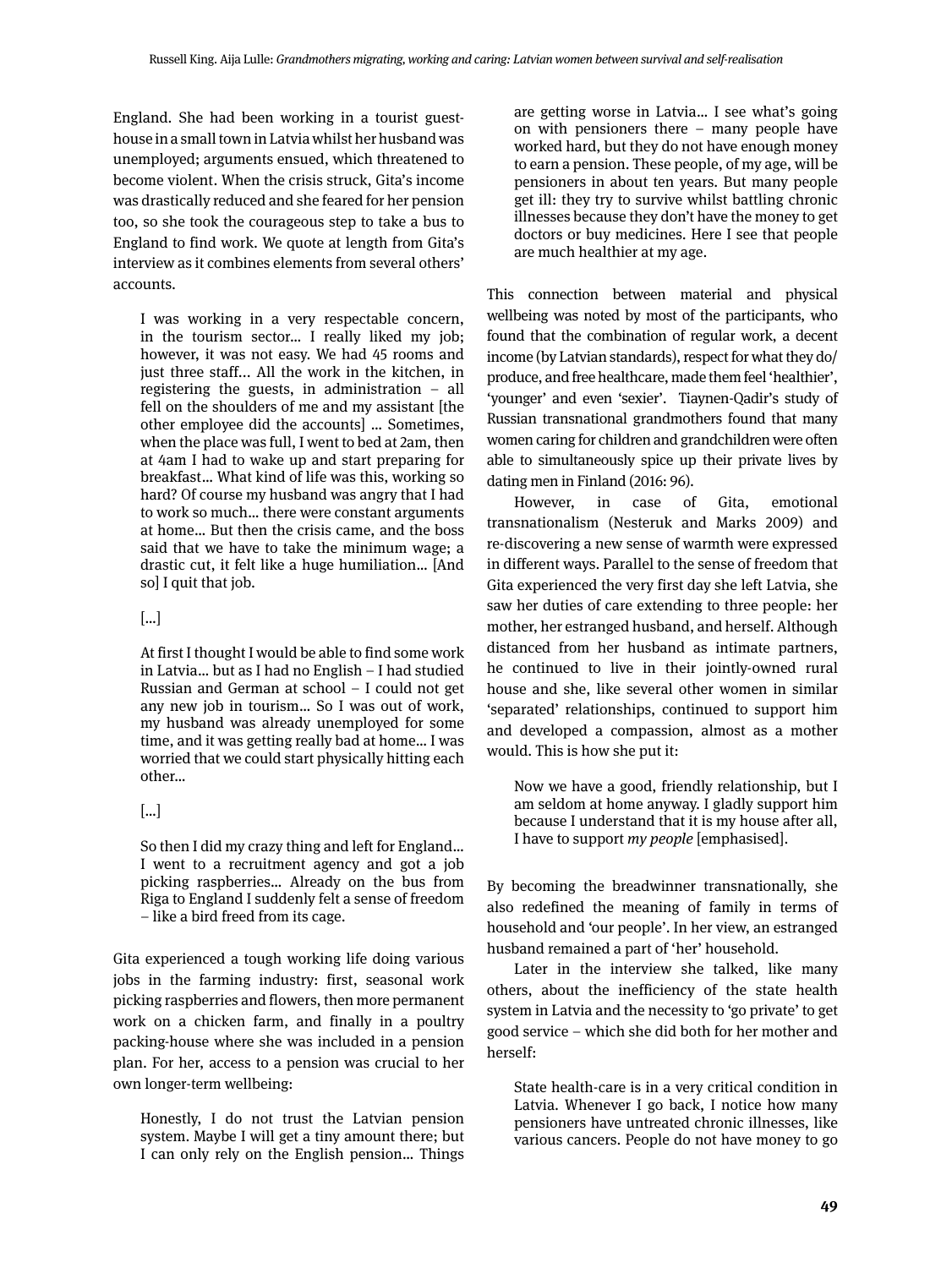to private doctors, and in the state health-care system they have to wait in long queues to get treatment, even for years… Now I have my own money, I can afford to buy medicine for my mother and pay for her visits to private doctors. I myself go to private doctors in Latvia because I can afford it now; it's fast, high-quality and I get detailed feedback for further treatments.

### **Dying husband, teenage son, daughter and grandchildren**

Let us now observe the simultaneous multidirectionality of care in a different situation: the transition from the obligated care of a dying husband in Latvia to an enabled situation of migration, facilitated this time by a daughter already resident abroad.

Gunta (late-50s) had worked for 33 years in Latvia in the confectionary trade. She had a daughter, aged late 20s, with children of her own; but Gunta also had a late child, who was at secondary school in Latvia. Her husband became seriously ill, and she worked harder to earn and support him. When he became very weak, she gave up her job to constantly care for him. A month later he died. Widowed, and without work, Gunta remembered her situation in Latvia in 2013:

I was left with my 15-year-old son in a rented apartment… The Latvian economic situation was terrible and we had debts mounting up. That's the reason why I went to work abroad.

Gunta migrated with her son to Norway, where her daughter was already living and paid for their air tickets to join her. Meanwhile, in Norway, Gunta was also involved in multiple care relations. She had moved in with her daughter and grandchildren and was also looking after her own teenage son. Her daughter had helped her find a job and fixed her up with a Norwegian language course, as getting a paid job outside the home was a priority for Gunta. Between her job and language classes, Gunta helped care for her grandchildren. She summed up her situation in the following positive terms:

Here I feel alive, I can't describe it… There's fresh air, hills, it's just beautiful. I have a really good relationship with my daughter; we take care of each other. Since I am so happy here, I don't regret leaving Latvia. In the beginning I struggled to decide whether to leave or stay because I'd been my whole life in Latvia… [but now], since I have all my family here, I am not really thinking about returning to Latvia. Here everything is beautiful and nothing is missing.

Leaving paid work for care duties and but later searching for employment abroad is common in post-Soviet societies with well-developed migration networks. As Tolstokorova (2013: 41) found in the case of ageing Ukrainian grandmothers, women who left their jobs to care for small grandchildren were able to find employment proposals quickly when they moved abroad; however, these were in unskilled jobs and in care services. There are growing labour-market segments that are not only open to, but prefer, women who are not young any more, especially in the care sector.

What we found in Gunta's multidirectional care situation, and in similar narratives of our other participants, is an emphasis on 'we take care of each other' in terms of supporting an ageing woman's desire and need to find a paid job. This does not exclude the role of grandmother but certainly empowers a woman's autonomy as a paid worker and as a future pension receiver.

### **Emplaced caring: maintenance of their graves in Latvia**

The final dimension of care, which emerged in a few of the interviews, was the Latvian practice of caring for deceased parents and relatives through the meticulous maintenance of their graves, and the attendant 'graveyard days' and festivals (Ryzhakova 2010). Nowadays, graveyard festivals are among the most important annual gatherings and homecomings for extended families living transnationally. In depopulated provincial towns, these events attract visitors to their relatives' graves and boost local trade, albeit briefly. This centuries-old tradition prescribes that graves should be well-kept and decorated for the graveyard gathering and the banquet that often follows.

Astrida (early 60s, London) was one of the participants who discussed this issue, which for her seemed rather important as she mused on where she would be buried and who would tend her grave. Astrida moved to London, aiming to work for 10 years in order to secure a UK pension. Unable to work as a teacher, her profession in Latvia, she works as a cleaner and does voluntary work for her local church. She has not married and has no children, but she is close to her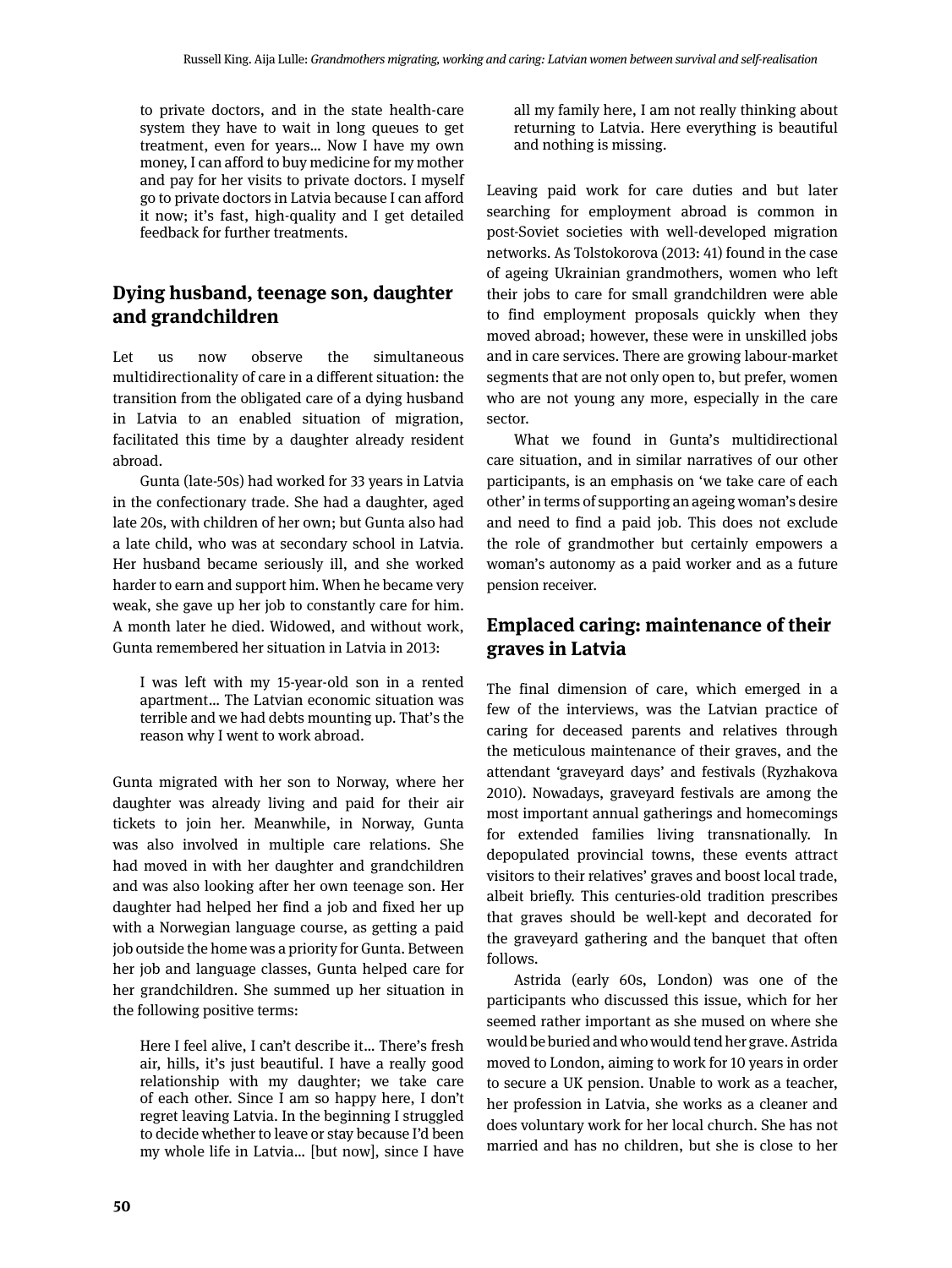sister in Latvia, her children (her godchildren) and their children (her surrogate grandchildren).

Astrida visits Latvia several times a year, often linked to the deaths of former school friends.

I always get news when friends or classmates pass away. Then I always go to Latvia, help to prepare funerals; we have very close relationships with classmates, we are like a family, and care for each other… In the summers, I always go to my family's graveyards; I make sure that the graves are always cared for and tidy.

One can suggest here that Astrida compensates for lacking her own nuclear family by maintaining close links to her sister's family and by channelling care to her former classmates, and to the preservation of the family graves. However, she doubted that her sister's children and grandchildren would bother to tend *her* grave. Instead,

When they grow up, they will remember us as two elderly sisters in our 70s, walking to the graveyard, caring for and knowing about the family ancestors. So I say that my ashes will go into an urn and from the urn into the Baltic Sea.

This last statement, rather shocking to her relatives, represents a dual symbolism, according to our interpretation. The first is about migration and the resultant uncertainty about 'belonging' and where one's final resting-place will be – in Astrida's case in the Baltic Sea, neither Latvia nor England. The second represents a commentary on the neoliberal undertone to contemporary Latvian society where every individual is responsible for him/herself and cannot expect therefore that the state, or another person, even a younger relative, would care for him/ her, especially after death.

The care for graveyards and re-connecting with emplaced family roots extends our thinking of the multidirectional role of grandparents. This was vividly pictured in Anna Matyska's doctoral research on transnational Polish families in Finland: 'Through being buried in Poland after they die, grandparents also constitute an everlasting physical anchor and a reason for transnational visits' (Matyska 2013: 250).

And yet, our participant Astrida brings in new subtleties to this imagined 'everlasting' stable anchor of ancestors' graves. She concluded her narrative with the definitively ambiguous statement about the future: 'I am with one foot in Latvia and the other in England, and I don't know what to do'. As we saw from the

wider discussion of this case, her ambivalence is not just about her own immediate future (whether, and when, to return to Latvia), but also reflects a deeper uncertainty about traditions and generational change. Does she represent the last generation faithful to the 'care culture', both of other family members and of ancestral graves?

#### **Future ambivalence**

There are also more pragmatic reasons for this uncertainty. For many of the research participants, who migrated soon after EU accession (2004) or as a result of the financial crisis (2008), it was still too early for a decision. The general view was that return will take place only after a decent pension had been secured by many years of work contributions. Astrida was under pressure from her nephews and nieces to return to help with the care of her surrogate grandchildren but her reply was firm: 'I do not have a full pension yet… I can babysit only after I have earned my pension'. Nora (late 40s, Guernsey) had rather idealistic perceptions of her future return: 'In my old age I will definitely live in Latvia with my grandchildren, in a peaceful, beautiful place – life is too harsh here'.

In many other cases, the return decision had been compromised by the migration abroad of other significant family members, especially children and grandchildren, usually (but not always) to the same town/country where the interviewees were living. Recall how Ilze, in Boston, where also her daughter and granddaughters have joined her, concluded her narrative: 'I cannot imagine my life back in Latvia anymore'. Likewise Gunta, in Norway, said:

Maybe I would return to Latvia if I had more friends there, but most of my friends are working abroad. One of my best friends is in England, another in Ireland – friends of my age. They are abroad, they are not in Latvia anymore.

A few other interviewees were unlikely to return for good because they had developed new romantic relationships abroad – illustrative of their rediscovery of their 'erotic agency' (Sheller 2012), which had been suppressed by Latvian society's rejection of the 'value' and 'desirability' of older women. Elga (early 60s) had separated from her abusive, alcoholic husband before emigrating to Guernsey in 2004 to work as a cleaner in hotels. She needed to earn money to support her four children through their studies, but was ambivalent about her return.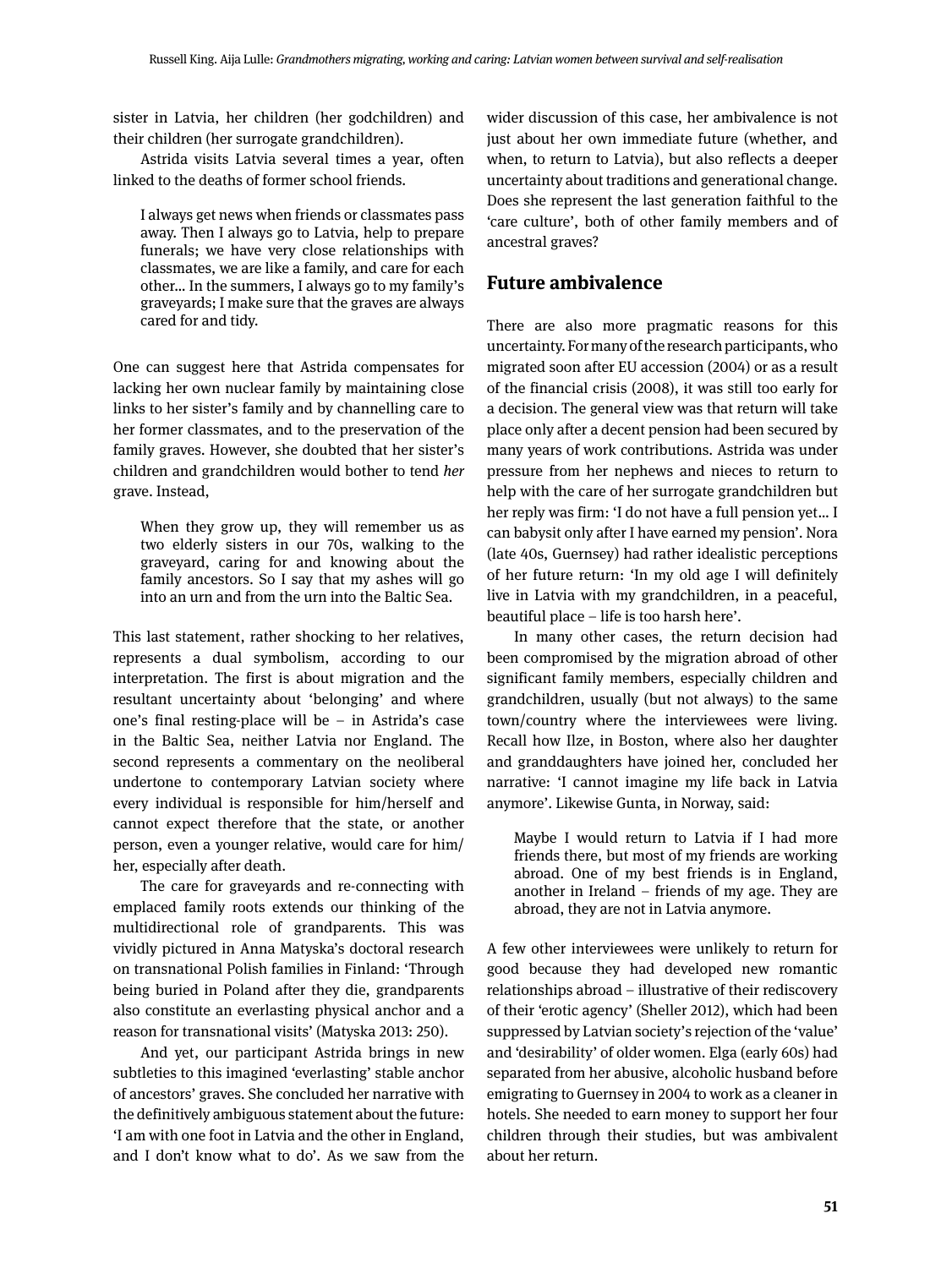I was thinking that I will go home as soon as my children finish their studies. But my thoughts are changing and it seems to me that this will never happen [...] It's a good feeling, great satisfaction that I can help them… and then, later, let the children care for us. But [quoting the words of a popular Latvian song], 'It is not easy, it is hard to live in this world'.

The other significant event in Elga's life was that she met a local Guernsey man and they got married. Their plan is to buy a flat in Latvia and, when Elga reaches pensionable age in a few years' time, retire and live the three summer months in Latvia and the remainder of the year in Guernsey – a translocal life, also dictated by Elga's wish to see her granddaughters growing up and eventually getting married.

### **Conclusion**

Ambivalence about return is not unique to these older Latvian women migrants in Europe; it seems to be a fundamental characteristic of voluntary migration the world over (King 2000). Maybe it has more poignancy in the case reviewed here because of the advanced age at which the return would take place and the consequent air of finitude surrounding the question of where the last years of one's life should be spent and what the best prospects of reciprocal care would be.

Through the various interlocking care practices of ageing migrant women, we have demonstrated how diverse care can be, stretching across multiple generations and across 'transnational care spaces'. Furthermore, we have unveiled many interesting variations of trans-generational care and solidarity. For Ilze, her 80 year-old father gave his material 'blessing' for his ageing daughter to move abroad to pursue a better life for herself; whilst for Gunta, it was her daughter in Norway who paid for her move there and arranged her language classes and her first job. Further diversification of care was illustrated through Gita's case, where her resentment towards her unemployed estranged husband metamorphosed into friendly familial relations. Thus, different ageing and migration contexts can shine light into new changes of what is understood as a family in post-socialist societies. Even more: as our case study shows, we can learn new insights into changing understandings and practices of femininity and masculinity, where a man can stay at home and care for a household while a woman is earning money abroad. Female labour migrants from Latvia who hit the emigration trail when they are already ageing are able to improve their lives, starting up a belated second career, often very different from their earlier working experience. Women are able both to improve their economic status through access to jobs, income and, eventually, pensions, and to enhance their psychosocial wellbeing through the satisfaction of becoming autonomous breadwinners capable of supporting themselves and various family members. They emigrate to survive but also manage to improve their sense of self-esteem and human dignity.

As a final multidirectional care interaction, we discussed the practice of caring for deceased parents and relatives by tending graves. Although graves could be perceived as eternal and stable anchors of familial roots, when we place a working migrant woman at the centre of inquiry, we are able to trace new subtleties of discontinuity and change. But even with the permanence of death and its physical manifestation of the grave, changes are afoot, as Astrida questions the sustainability of the graveyard tradition as well her own wish to 'belong' to somewhere 'between' England and Latvia.

Our findings reinforce the notion of ageing as *historically and culturally produced* (in this case through Latvia's history of Soviet ideology succeeded by neoliberal patriarchy and age-discrimination), and as an *embodied and emplaced process* (McHugh 2003: 169), by which migration enables the protagonists to shift from one culture of ageing to another, more empowering one. In focusing explicitly on the multidimensionality of care responsibilities engaged in by the participants in our research, we have followed the recommendation of Hopkins and Pain (2007) to adopt a *relational approach*, especially in terms of *gender* and *intergenerationality*. The women whom we interviewed were at the centre of the ageingmigration-care nexus, largely as the providers rather than the receivers of care. In this sense, our findings are rather different from those of a more mainstream literature which emphasises the view that 'successful ageing' amongst migrants means staying close to one's family and being cared for by them (cf. Gardner 2002 on Bangladeshis in London, and Zontini 2015 on older Italians in Nottingham). In the post-Soviet space of Latvia, where state pensions are minimal and spousal separation rates are high, family solidarity and care increasingly depend on the labour-migration projects of women who act as the bastions of multigenerational family survival.

Lastly, we point to the policy implications of our findings, based on the complexity and multi